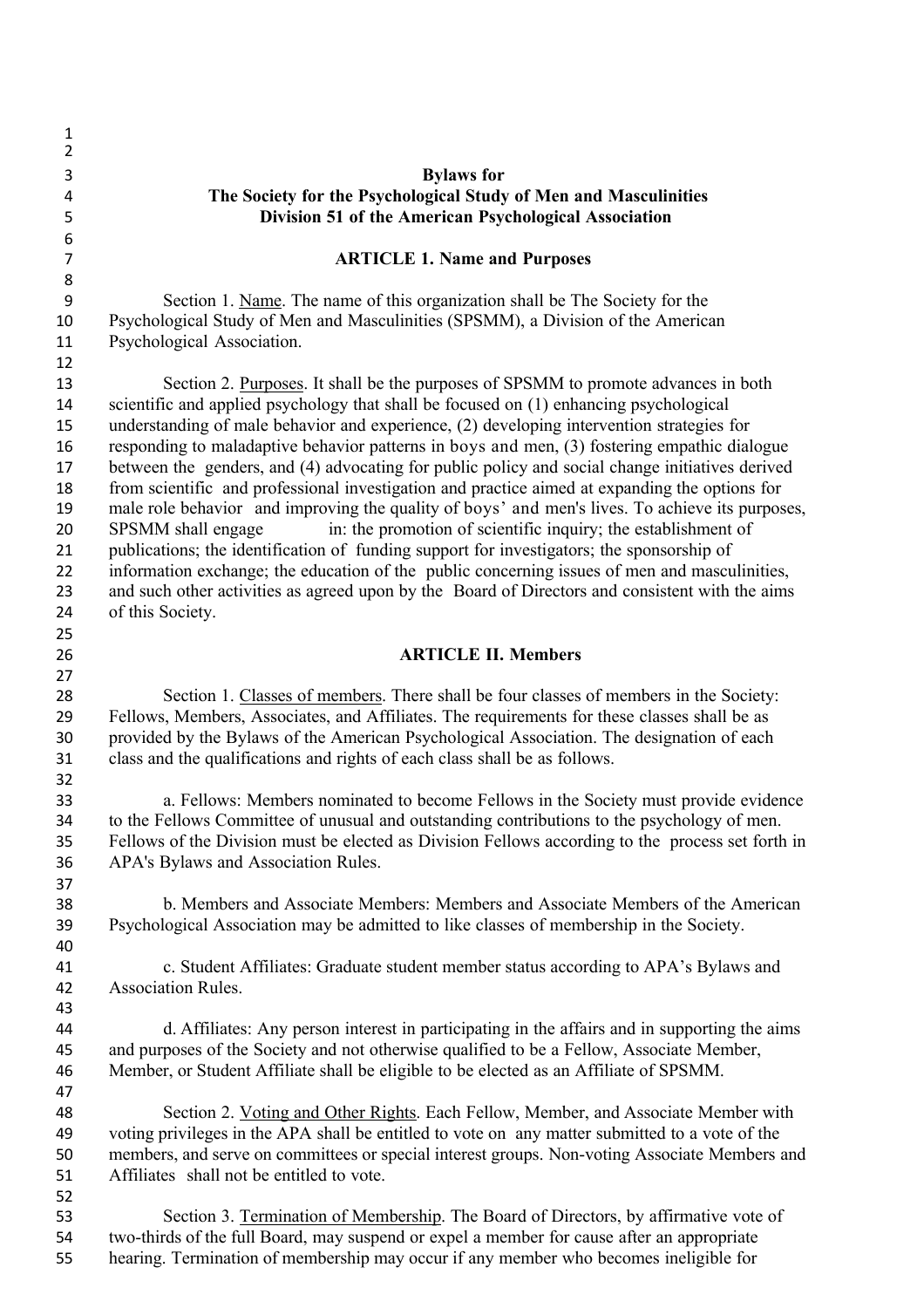membership, including by defaulting on the payment of dues for the period fixed in these Bylaws. Section 4. Resignation. A member may resign at will, but such resignation shall not relieve the member of the obligation to pay any dues, assessments, or other charges theretofore accrued and unpaid. Section 5. Reinstatement. Upon written request by a former member filed with the Secretary, the Board of Directors may reinstate such former member with a two-thirds majority vote of the full Board, who was otherwise qualified as per Sections 1a, b, or c to membership upon any such terms as the Board of Directors deem appropriate. **ARTICLE III. Meeting of Members** Section 1. Regular Meetings. An annual meeting of the members shall be held concurrently with the annual convention of the American Psychological Association for the transaction of such business as may come before the meeting. For the purposes of these Bylaws, the annual convention of the American Psychological Association shall be construed to mean two days prior to the convention through two days after it. Section 2. Special Meetings. Special meetings of the Board may be called by the President. Special meetings shall be held within a reasonable period of time after receipt of a valid request or on the particular date proposed in the request. Section 3. Place of Meeting. The Board of Directors may designate any place as the place of the meeting. Section 4. Proxies. Voting by proxy shall not be allowed. Section 5. Manner of Acting. A majority of the votes entitled to be cast, on a matter to be voted upon by the members present, at a meeting at which a quorum is present, shall 86 be necessary for the adoption thereof unless a greater proportion is required by these Bylaws. Except in cases where mail ballots are permitted under these Bylaws, voting may be accomplished by closed written ballot or by a roll call of the members, but if a closed written 89 ballot is requested by at least 10% of the membership then a closed written ballot shall be taken. Section 6. Voting. Where the Board of Directors or officers are to be elected by members, such election may be conducted by mail or electronic ballot. On all other matters, voting may be conducted by mail or electronic ballot if such a ballot is requested by two or more members of the Board of Directors or requested in writing by fifteen percent of the members of the Society. In such cases, the Secretary shall provide information about the matter to be voted on to each eligible member within a reasonable time following the request for a ballot accompanied by, at the discretion of the Board of Directors, statements in favor of or and opposed to the motion. **ARTICLE IV. Board of Directors** Section 1. General Powers. The Board of Directors shall be elected representatives of the members of the Society. The affairs of the Society shall be managed by its Board of Directors, provided, however, that any single disbursement, proposed for the first time, of an amount greater than 50% of the prior year's dues income must first be approved by a majority of the Society's members by a vote in the form of which shall be at the discretion of the Board of Directors not inconsistent with the methods of voting prescribed in these Bylaws. The Board of Directors shall be authorized to accept gifts on behalf of the Society and may enter into agreements concerning the use of such gifts without further ratification by members of the Society. Any actions taken on behalf of the Society by the Board of Directors in the intervals between meetings of the membership shall not conflict with these Bylaws nor any recorded votes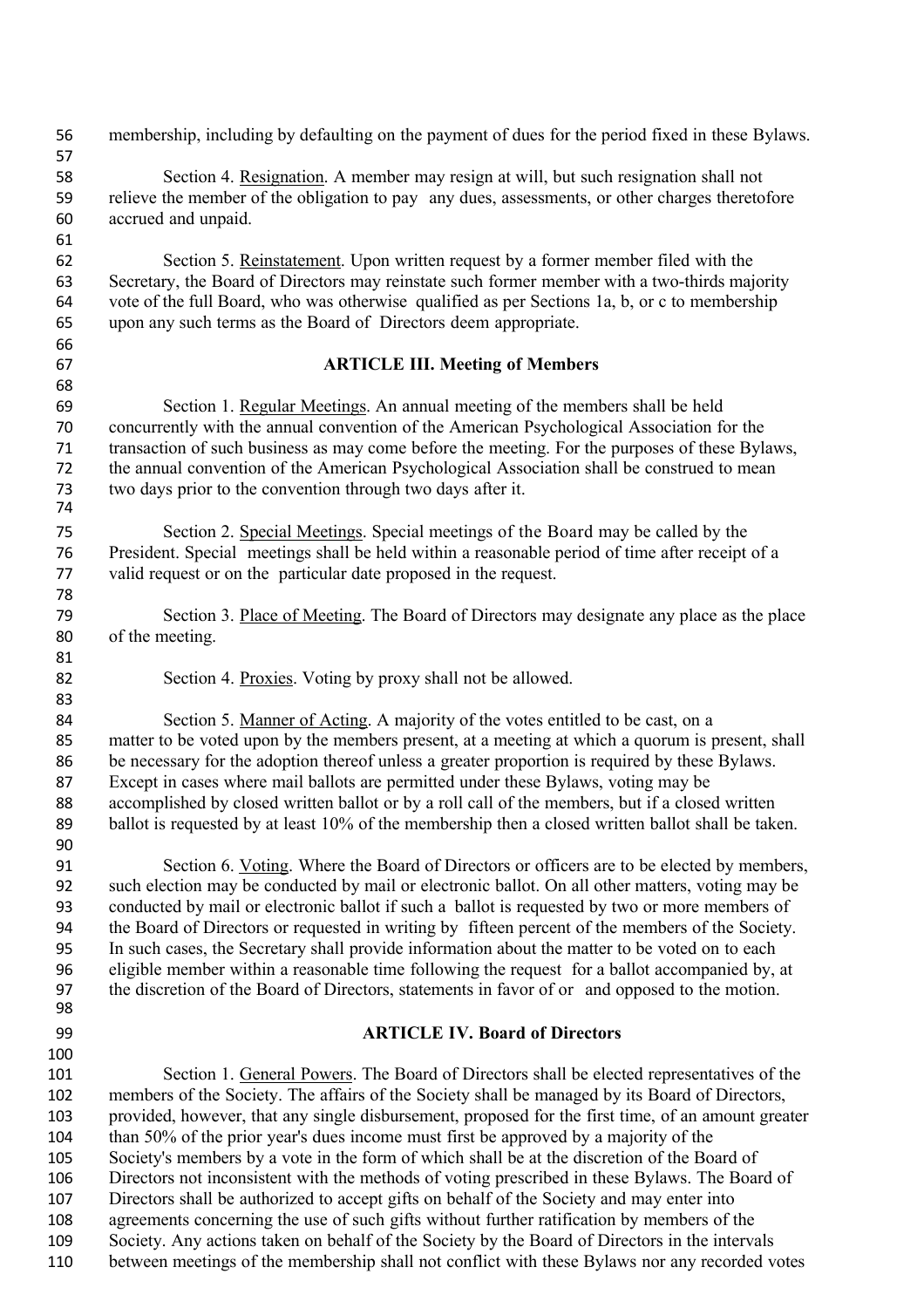of the membership. The Board of Directors shall be authorized to adopt a set of Policies and Procedures to define the day-to-day operation of the Society, provided that it does not conflict with these Bylaws.

 Section 2. Number, Tenure and Organization: The number of members of the Board of Directors shall be eleven, plus any Representatives to the APA Council of Representatives to which the Society is entitled as a result of the annual APA apportionment ballot. The Board shall include the five officers of the Society, six Members-at-Large, and Representative(s) to the APA Council of Representatives. New Board members shall assume office during the annual convention of the American Psychological Association of the year they were elected unless the Board shall designate some other time. Consecutive service in any one position on the Board of Directors shall be limited to two terms. Incumbents who have served two such terms shall not then be eligible to serve again in the position they are vacating without at least a year's break in service.

 Members-at-Large: There shall be six Members-at-Large, who shall be elected by the membership each for a two-year term. Six member-at-Large positions shall be allocated, one each for women, racial/ethnic minorities, sexual and gender minorities, early career psychologists, students, and one open position. The student Member-at-Large shall be elected by the full division membership. The early career psychologist Member-at-Large shall have ECP status defined by APA policy. The two-year terms shall be staggered so that the terms of two Members-at-Large expire each year.

 APA Council Representatives: Each year the Society shall elect that number of Representatives to APA Council necessary to fill vacancies created by the ending of terms of incumbent Council Representatives and/or vacancies created by changes brought about by the annual APA apportionment ballot. Consistent with APA Bylaws, any Representative to APA Council must be a Member or Fellow of the Association and are ordinarily elected for a three- year term. The Representatives to APA Council shall perform those duties as specified in APA's Bylaws and Association Rules. Representatives to APA Council shall be voting members of the Board of Directors. They shall be responsible for informing the Board of Directors of significant actions taken by APA Council. In the event that apportionment changes and one or more positions are removed, the most senior member will rotate off.

 Executive Committee: There shall be an Executive Committee comprised of certain 146 members of the Board of Directors. The Executive Committee shall be composed of the Officers of the Society (President, President-Elect, Past-President, Secretary, Treasurer). The Executive Committee shall conduct such affairs of the Society between meetings of the Board of Directors as may be needed, and may act on matters it deems urgent provided that it does not exceed annual budget allocations or set new policy. Should the Executive Committee declare an emergency requiring immediate action, a mail, email, or telephone ballot may be taken on such emergency matters from the full Board of Directors. Votes occurring asynchronously (e.g., via email) require a unanimous vote to pass. 

 Section 3. Elections. Members of the Board of Directors of the Society shall be elected by the voting members of the Society voting in accordance with APA policy for division elections. Nominations for elected positions on the Board of Directors shall be solicited from the membership by the Committee on Nominations and Elections for any office for which there is to be a vacancy in that year.

 Section 4. Regular Meetings. One regular meeting of the Board of Directors shall be held without other notice than this Bylaw. At the call of the President, the Secretary shall inform Board members of the precise date of the meeting, to be held immediately preceding or during 164 the Society's Annual members meeting. The Board of Directors may provide by resolution the time and place for holding of additional regular meetings of the Board of Directors without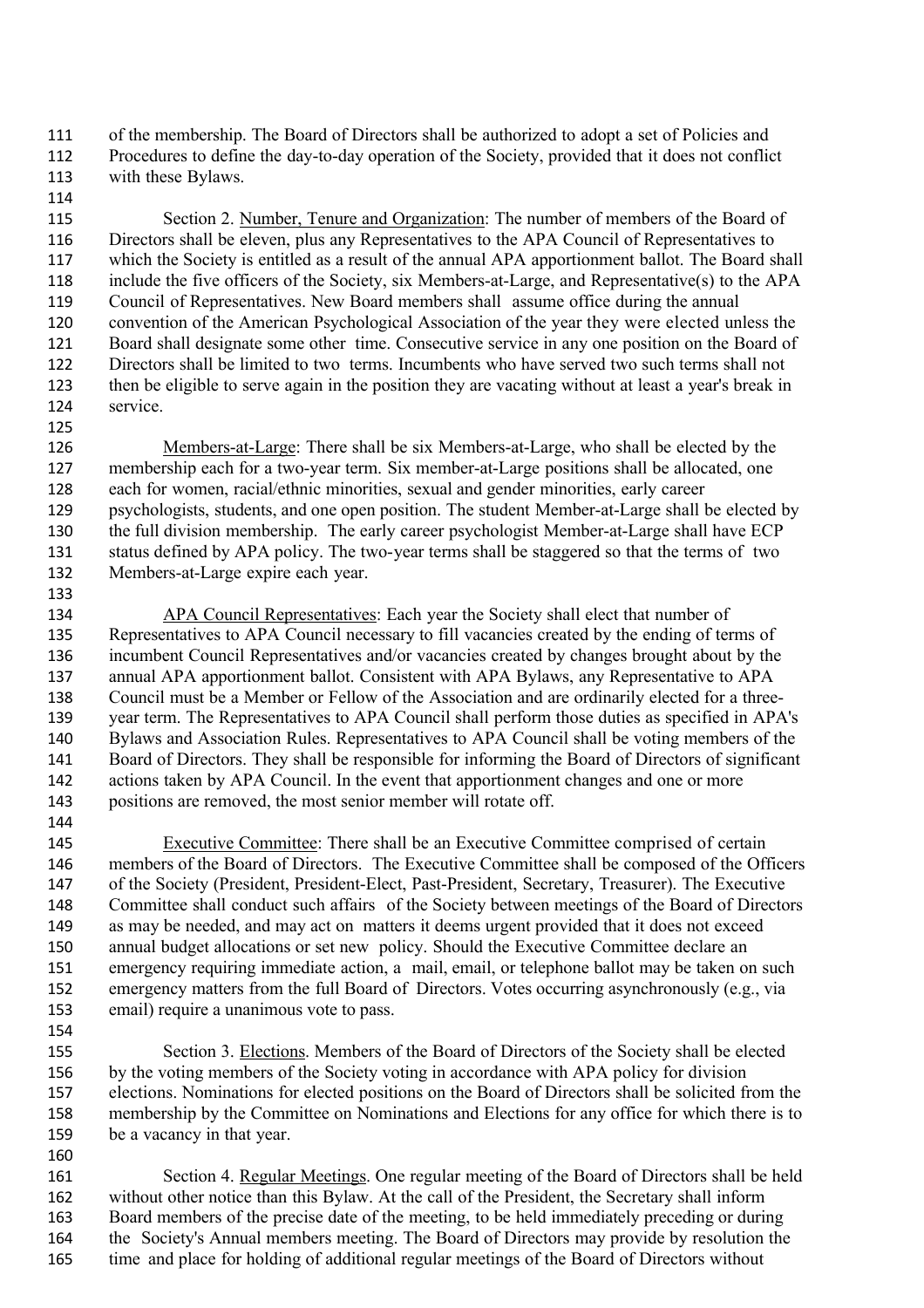other notice than such resolution.

 Section 5. Special Meetings. Special meetings of the Board of Directors may be called by or at the request of the President or a majority of the members of the Board. Requests for such meeting shall be made to the President, and such meetings shall be held within a reasonable period of time after receipt of request or on the particular date specified in the request. The 172 President shall decide the place of the special meeting or may hold the special meeting by means of a conference call or by any means of communication by which all persons participating in the meeting are able to communicate with one another.

 Section 6. Notice. Notice of any special meetings shall be given to the members of the Society at a time and in a manner reasonably calculated to inform members of such meetings. Any Board member may waive notice of any meeting. The attendance of a Board member at any meeting shall constitute a waiver of notice for such meeting, except where a Board member attends a meeting for the express purpose of objecting to the transaction of any business because the meeting is not lawfully called or convened. Neither the business to be transacted nor the purpose of any regular or special meeting of the Board of Directors need be specified in the notice of waiver of notice of such meeting, unless specifically required by these Bylaws. Meetings of the Board of Directors shall be open to any member of the Society provided that, upon a majority vote of the Board, an executive session may be called.

- Section 7. Quorum. The presence of a majority of the elected members of the Board eligible to vote shall constitute a quorum for the transaction of business at any meeting of the Board.
- 191 Section 8. Proxies. Proxy voting at any meeting of the Board of Directors shall not be permitted.

 Section 9. Manner of Acting. The act of a majority of the Directors who are eligible to vote and are present at a meeting at which the quorum is present shall be the act of the Board of Directors, unless the act of a greater number is required by these Bylaws.

 Section 10. Vacancies. Any vacancy occurring in the elected members of the Board of 199 Directors because of death, resignation, disqualification or otherwise, may be filled by appointment by the Board of Directors for the unexpired portion of the term. Resignations shall be in writing and addressed to the President.

 Section 11. Removal. The Board of Directors, by affirmative vote of two-thirds of all its members, may remove a member of the Board for cause after an appropriate hearing.

206 Section 12. Compensation. Members of the Board of Directors as such shall not receive any compensation for their services, but by resolution of the Board, reasonable expenses of attendance, if any, may be allowed for attendance at each regular or special meeting of the Board or of the members. 

 Section 13. Informal Action by Board of Directors. Any action required by law to be 212 taken at a meeting of the Board of Directors, or any action which may be taken at a meeting of the Board of Directors, may be taken without a meeting if a consent in writing, setting forth the action so taken, shall be signed by all members of the Board of Directors.

- Section 14. Parliamentary Authority. Except as otherwise specified in these Bylaws, the parliamentary authority for the Society shall be the latest edition of Keesey's *Modern Parliamentary Procedure*.
-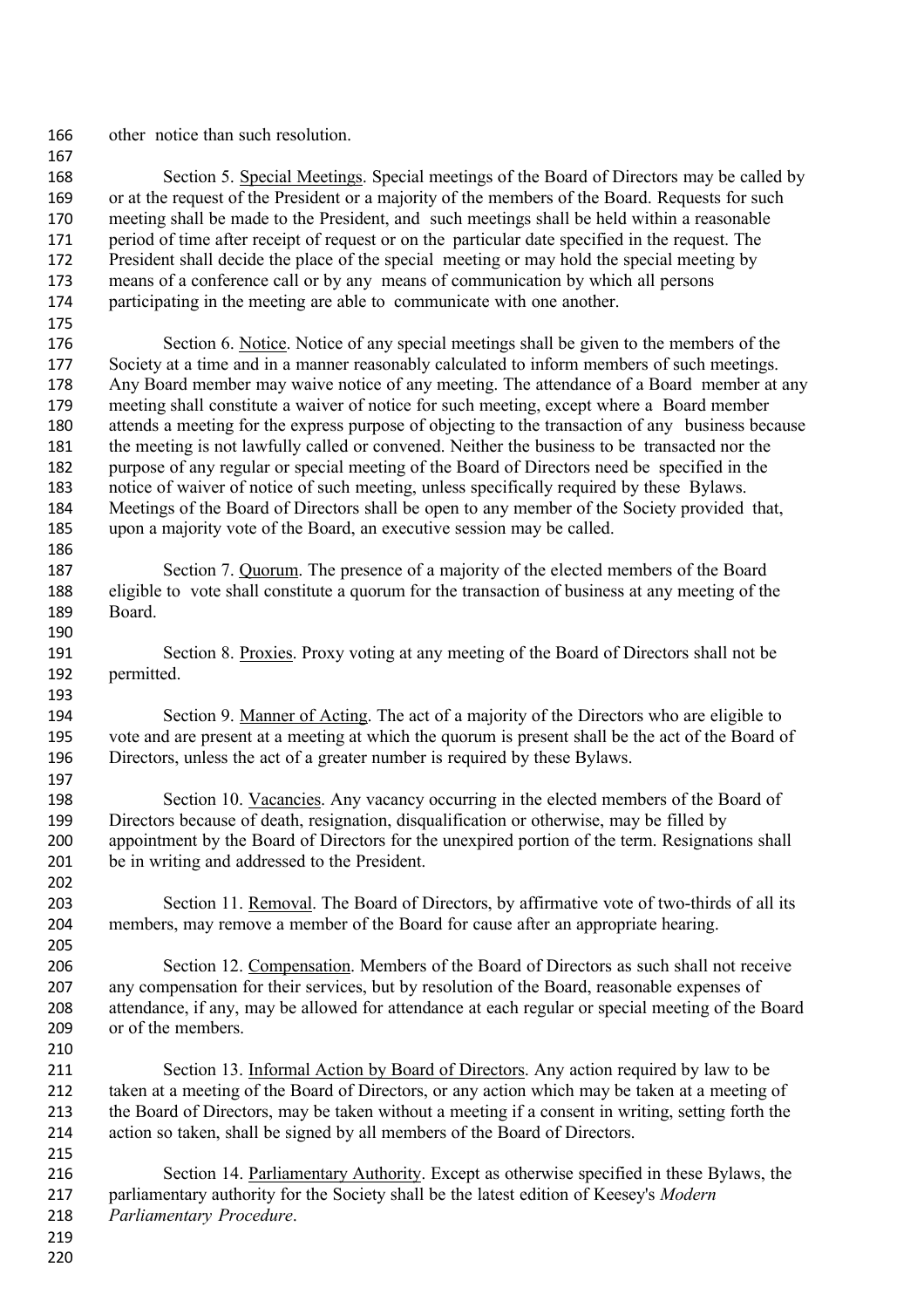| 221 | <b>ARTICLE V. Officers</b>                                                                           |
|-----|------------------------------------------------------------------------------------------------------|
| 222 |                                                                                                      |
| 223 | Section 1. Officers. The officers of the Society shall be a President, President-Elect, Past         |
| 224 | President, Treasurer, and a Secretary. No two offices shall be held by the same person. Detailed     |
| 225 | responsibilities for each position are located in the Division 51 Governance Handbook.               |
| 226 |                                                                                                      |
| 227 | Section 2. Election and Term of Office. The officers of the Society shall be elected by              |
| 228 | voting members of the Society consistent with APA policy and procedures. Each officer shall          |
| 229 | hold office until their successor shall have been duly elected and shall have qualified. Newly       |
| 230 | elected officers shall assume office on the first day of the annual convention of the American       |
| 231 | Psychological Association of the year they were elected unless the Board shall designate some        |
| 232 | other time.                                                                                          |
| 233 |                                                                                                      |
| 234 | Section 3. President. The President shall be a Member or Fellow of the Society who has               |
| 235 | just completed their term of office as President-Elect, and shall serve for one year.                |
| 236 |                                                                                                      |
| 237 | Section 4. President-Elect. The President-Elect shall be a Member or Fellow of the Society,          |
| 238 | elected for a term of one year.                                                                      |
| 239 |                                                                                                      |
| 240 | Section 5. Past President. The Past President shall be the most recently retired president           |
| 241 | and shall serve for one year as a member of the Board of Directors with vote. They must also         |
| 242 | retain their APA membership while holding this office.                                               |
| 243 |                                                                                                      |
| 244 | Section 6. Treasurer. The Treasurer shall be a Member or Fellow of the Society, and shall            |
| 245 | serve for two years. If required by the Board of Directors, the Treasurer shall give a bond for the  |
| 246 | faithful discharge of their duties in such sum and with such surety or sureties as the Board of      |
| 247 | Directors shall determine.                                                                           |
| 248 |                                                                                                      |
| 249 | Section 9. Secretary. The Secretary shall be a Member or Fellow of the Society, and shall            |
| 250 | serve for two years.                                                                                 |
| 251 |                                                                                                      |
| 252 | Section 10. Compensation. Officers as such shall not receive any compensation for their              |
| 253 | services, but by resolution of the Board of Directors, reasonable expenses, if any, may be           |
| 254 | allowed for attendance at each regular or special meeting of the Board or the members                |
| 255 |                                                                                                      |
| 256 | <b>ARTICLE VI. Committees</b>                                                                        |
| 257 |                                                                                                      |
| 258 | Section 1. Committees of the Board of Directors. The Board of Directors, by resolution               |
| 259 | adopted by a majority of the Board, may delegate such powers to committees as it deems proper,       |
| 260 | except that no committee shall have the authority of the Board of Directors in reference to          |
| 261 | amending, altering or repealing the Bylaws; electing, appointing, or removing any member of any      |
| 262 | such committee or any Board member or officer of the Society; adopting a plan of merger or           |
| 263 | adopting a plan of consolidation with another Society; authorizing the sale, lease, exchange or      |
| 264 | mortgage of all or substantially all of the property and assets of the Society; authorizing the      |
| 265 | voluntary dissolution of the Society or revoking proceedings therefor; adopting a plan for the       |
| 266 | distribution of the assets of the Society; or amending, altering, or repealing any resolution of the |
| 267 | Board of Directors which by its terms provides that it shall not be amended, altered, or repealed    |
| 268 | by such committee or task group. The delegation of authority to a Committee shall not operate to     |
| 269 | relieve the Board of Directors, or any individual, of any responsibility imposed upon it or him/her  |
| 270 | by law.                                                                                              |
| 271 |                                                                                                      |
| 272 | Section 2. The Board of Directors may from time to time create and terminate                         |
| 273 | committees, task forces, work groups and liaisons as it deems necessary for the conduct of other     |
| 274 | Society business. A list of standing and ad hoc committees and special interest groups, including    |
| 275 | detailed information about roles and responsibilities, are available in the Division 51 Governance   |